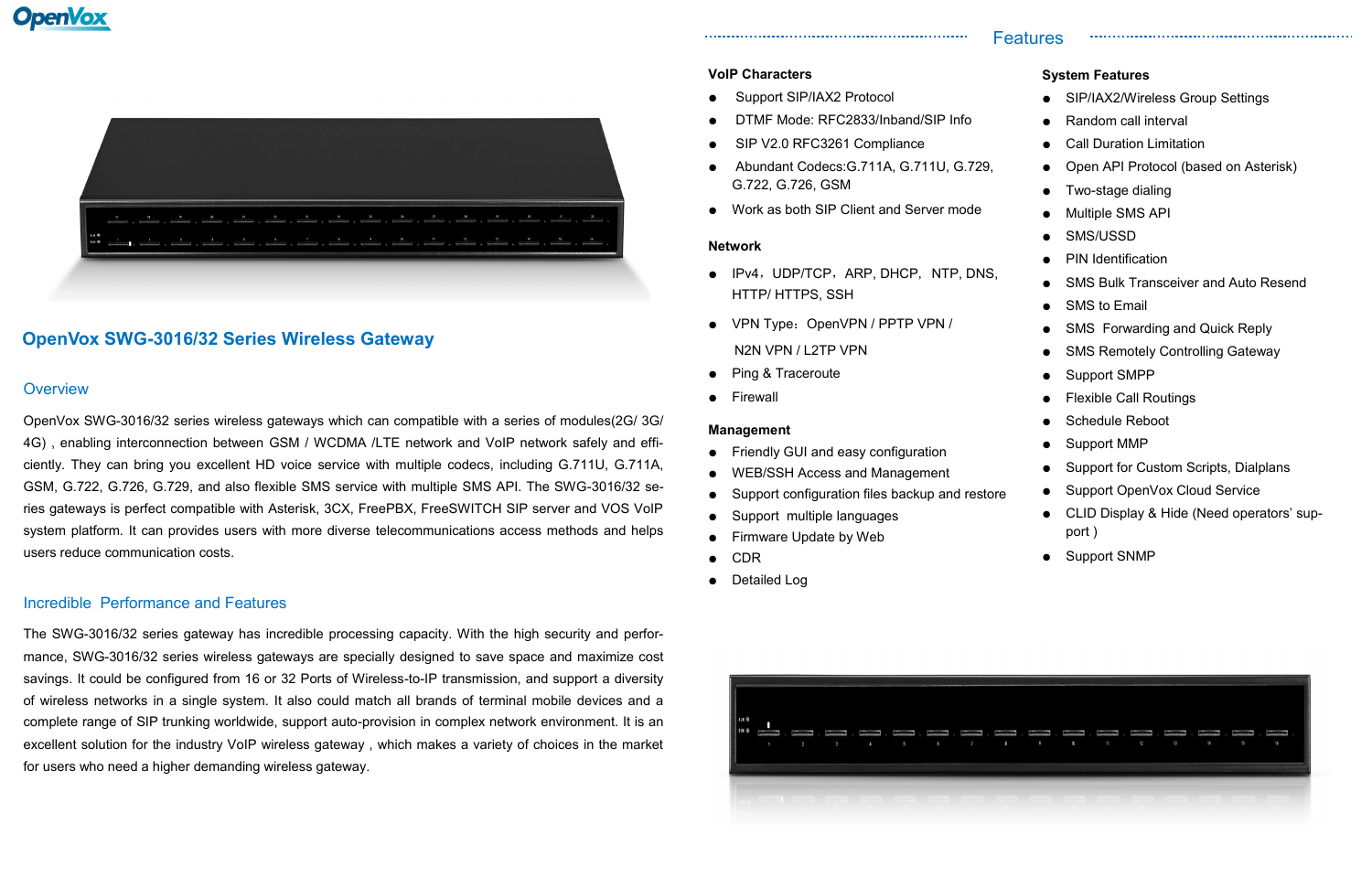# **Specifications**

|                                  |                                  | <b>SWG-3016 Series Wireless Gateway</b>                                                                                                                                                 |                                                                                                                                                                                                                                                                                                      |                                                                                                                                                                                                                              |  |
|----------------------------------|----------------------------------|-----------------------------------------------------------------------------------------------------------------------------------------------------------------------------------------|------------------------------------------------------------------------------------------------------------------------------------------------------------------------------------------------------------------------------------------------------------------------------------------------------|------------------------------------------------------------------------------------------------------------------------------------------------------------------------------------------------------------------------------|--|
| <b>Product Name</b>              | SWG-3016G                        | SWG-3016W                                                                                                                                                                               | <b>SWG-3016L</b>                                                                                                                                                                                                                                                                                     |                                                                                                                                                                                                                              |  |
| Module Type                      | GSM                              | <b>WCDMA</b>                                                                                                                                                                            | <b>LTE</b>                                                                                                                                                                                                                                                                                           |                                                                                                                                                                                                                              |  |
| Module Number                    | 16                               |                                                                                                                                                                                         |                                                                                                                                                                                                                                                                                                      |                                                                                                                                                                                                                              |  |
| <b>Channel Number</b>            | 16                               |                                                                                                                                                                                         |                                                                                                                                                                                                                                                                                                      |                                                                                                                                                                                                                              |  |
| <b>Band</b>                      | GSM:850/900/1800/1900MHz         | <b>Europe</b><br>900/2100MHz @UMTS<br>900/1800MHz @GSM<br>America<br>850/1900MHz @UMTS<br>850/900/1800/1900MHz@GSM<br><b>Thailand</b><br>850/2100MHz @UMTS<br>850/900/1800/1900MHz @GSM | China/India<br>LTE FDD: B1/B3/B5/B8<br>LTE TDD: B38/B39/B40/B41<br>WCDMA: B1/B8<br>TD-SCDMA: B34/B39<br><b>CDMA: BCO</b><br>GSM: 900/1800MHz<br>Australia/New Zealand/Taiwan<br>/Latin America<br>LTE FDD: B1/B2/B3/B4/B5/B7<br>/B8/B28<br>LTE TDD: B40<br>WCDMA: B1/B2/B4/B5/B8<br>GSM: B2/B3/B5/B8 | Europe/Middle East/Africa/<br>Korea/Thailand<br>LTE FDD: B1/B3/B5/B7/B8/B20<br>LTE TDD: B38/B40/B41<br>WCDMA: B1/B5/B8<br>GSM: B3/B8<br><b>North America</b><br>LTE FDD: B2/B4/B5/B12/B13/<br>B14/B66/B71<br>WCDMA: B2/B4/B5 |  |
| Weight (with packaging)          | 2.84kg                           | 2.84kg                                                                                                                                                                                  | 3.44kg                                                                                                                                                                                                                                                                                               |                                                                                                                                                                                                                              |  |
| Power                            | <b>25W</b>                       |                                                                                                                                                                                         |                                                                                                                                                                                                                                                                                                      |                                                                                                                                                                                                                              |  |
| Dimension (bare)                 | 440mm*45mm*220mm                 |                                                                                                                                                                                         |                                                                                                                                                                                                                                                                                                      |                                                                                                                                                                                                                              |  |
| Dimension (with packaging)       | 510mm*90mm*350mm                 |                                                                                                                                                                                         |                                                                                                                                                                                                                                                                                                      |                                                                                                                                                                                                                              |  |
| SIM Card                         | Hot-Swap                         |                                                                                                                                                                                         |                                                                                                                                                                                                                                                                                                      |                                                                                                                                                                                                                              |  |
| LAN                              | $1*10/100M$                      |                                                                                                                                                                                         |                                                                                                                                                                                                                                                                                                      |                                                                                                                                                                                                                              |  |
| <b>WAN</b>                       | $1*10/100M$                      |                                                                                                                                                                                         |                                                                                                                                                                                                                                                                                                      |                                                                                                                                                                                                                              |  |
| USB Micro-B                      | 1 (Supports USB Micro-B storage) |                                                                                                                                                                                         |                                                                                                                                                                                                                                                                                                      |                                                                                                                                                                                                                              |  |
| Console                          | $\mathbf{1}$                     |                                                                                                                                                                                         |                                                                                                                                                                                                                                                                                                      |                                                                                                                                                                                                                              |  |
| <b>Operation Temperature</b>     | $0^{\circ}$ C ~ 45 $^{\circ}$ C  |                                                                                                                                                                                         |                                                                                                                                                                                                                                                                                                      |                                                                                                                                                                                                                              |  |
| <b>Operation Humidity Range</b>  | $10\%$ ~ 90%                     |                                                                                                                                                                                         |                                                                                                                                                                                                                                                                                                      |                                                                                                                                                                                                                              |  |
| <b>Storage Temperature Range</b> | -20 $\degree$ C ~ 70 $\degree$ C |                                                                                                                                                                                         |                                                                                                                                                                                                                                                                                                      |                                                                                                                                                                                                                              |  |

| SWG-3016L |  |
|-----------|--|
|-----------|--|